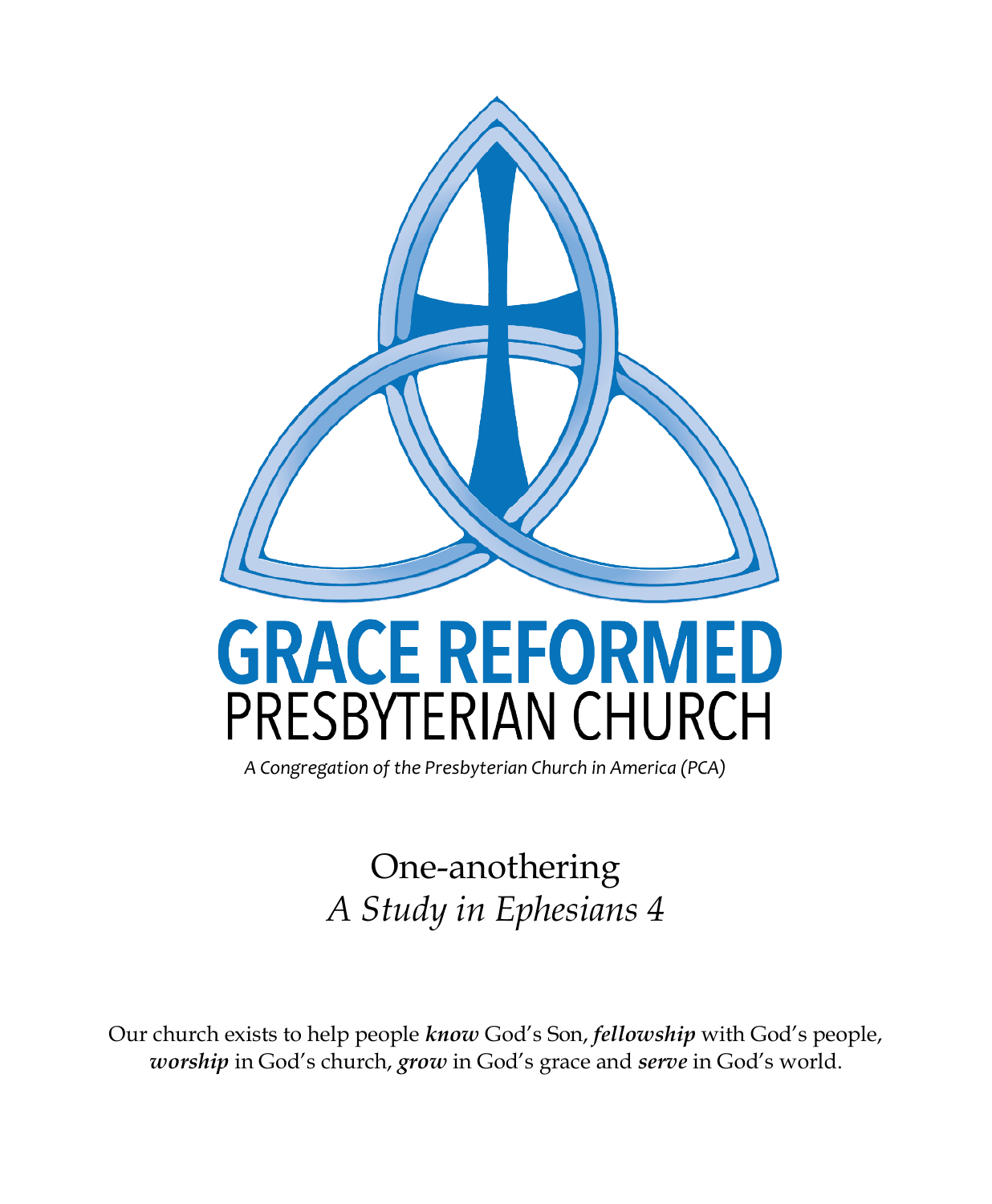# **The Lord's Day | May 22, 2022**

# **Order of Worship**

#### **Welcome & Announcements**

*Please silence your electronic device before the worship service begins.*

#### **Worship Leader: Mark Woodland, Ruling Elder Mark Woodland, Ruling Elder**

#### **Preparation for Worship:** *Psalm 89:* [1](http://biblehub.com/psalms/89-1.htm)*-4*

I will sing of the steadfast love of the LORD, forever; with my mouth I will make known your faithfulness to all generations. For I said, "Steadfast love will be built up forever; in the heavens you will establish your faithfulness." You have said, "I have made a covenant with my chosen one; I have sworn to David my servant: 'I will establish your offspring forever, and build your throne for all generations.'"

#### **Call to Worship:** *Psalm 89:*[5](http://biblehub.com/psalms/89-5.htm)-6

Let the heavens praise your wonders, O LORD, your faithfulness in the assembly of the holy ones! For who in the skies can be compared to the LORD? Who among the heavenly beings is like the LORD, a God greatly to be feared in the council of the holy ones, and awesome above all who are around him?

#### **Invocation**

**+Opening Hymn:** All Creatures Of Our God And King **Hymn no.** 115

#### **Confession of Sin**:

Holy and Righteous God, we confess how often our hearts are hard and unwilling to hear that what we have done has hurt others, has been evil in your eyes, and has kept us from following and loving you. You sent Christ to mediate to us your righteousness, and to freely forgive our thoughts and actions. Yet we are unable to change our ways or the thoughts of our hearts. Grant us Your full and free forgiveness and keep us from failing to forgive others in Christ as you forgive us.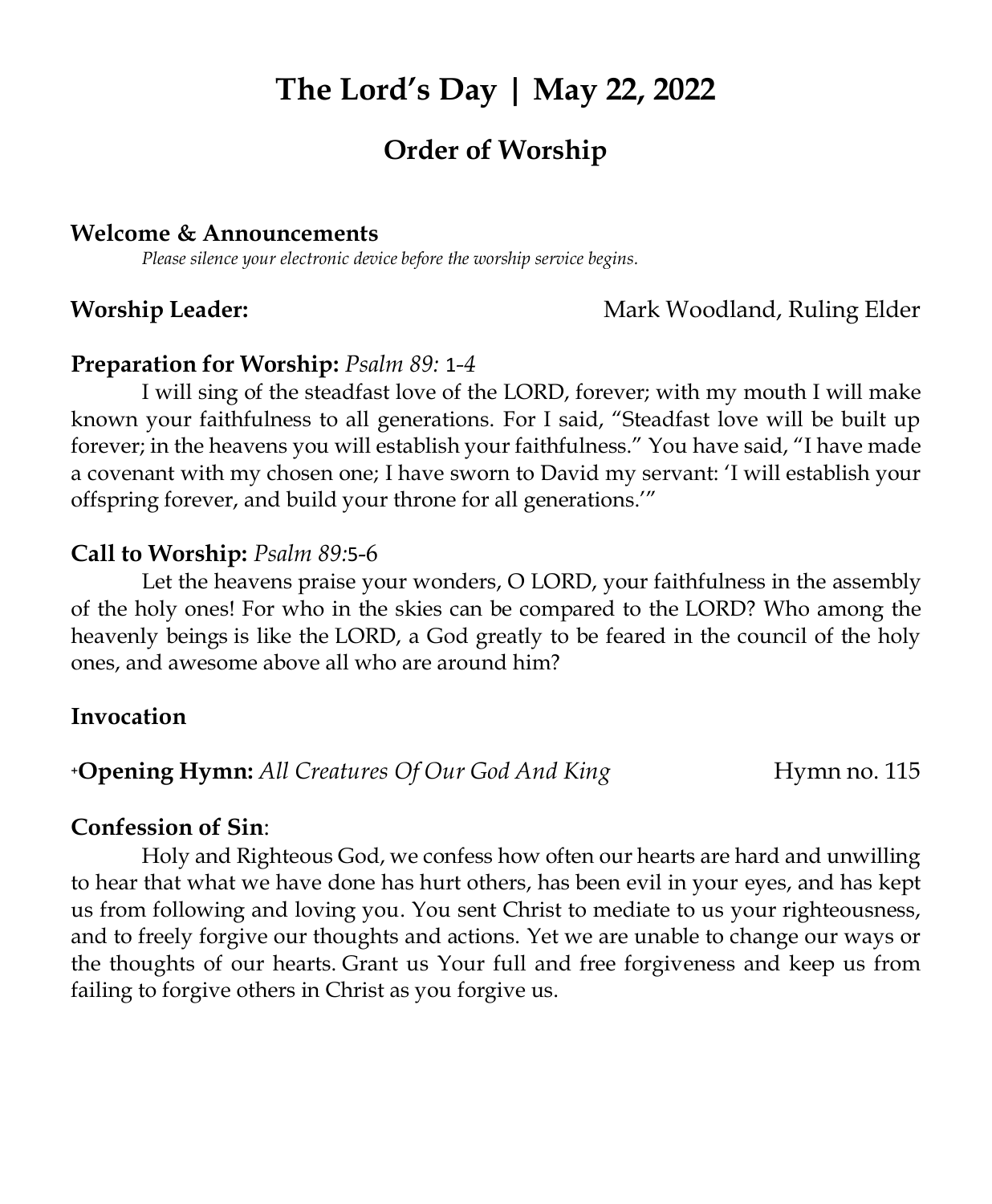# **Assurance of Pardon:** *2 Corinthians 2[:14-](http://biblehub.com/2_corinthians/2-14.htm)15*

But thanks be to God, who in Christ always leads us in triumphal procession, and through us spreads the fragrance of the knowledge of him everywhere. For we are the aroma of Christ to God among those who are being saved and among those who are perishing, to one a fragrance from death to death, to the other a fragrance from life to life. Who is sufficient for these things?

#### **<sup>+</sup>Song of Response:** *His Mercy Is More*

#### **Confession of Faith:** *Westminster Confession Chapter 11*

Faith, thus receiving and resting on Christ and his righteousness, is the alone instrument of justification: yet is it not alone in the person justified, but is ever accompanied with all other saving graces, and is no dead faith, but worketh by love. Christ, by his obedience and death, did fully discharge the debt of all those that are thus justified, and did make a proper, real, and full satisfaction to his Father's justice in their behalf. Yet, inasmuch as he was given by the Father for them; and his obedience and satisfaction accepted in their stead; and both, freely, not for anything in them; their justification is only of free grace; that both the exact justice and rich grace of God might be glorified in the justification of sinners.

#### **<sup>+</sup>Hymn of Thanksgiving:** *Greater Than Great*

**Children's Sermon**

#### **Pastoral Prayer**

**<sup>+</sup>Scripture Reading:** *Ephesians 4:25-32*pg. 1244

**Sermon:** *Helping to reverse* **Rev. Karl Dortzbach** 

**<sup>+</sup>Song of Application:** *O How Good It Is*

**<sup>+</sup>Benediction**

 **+***If able, please stand*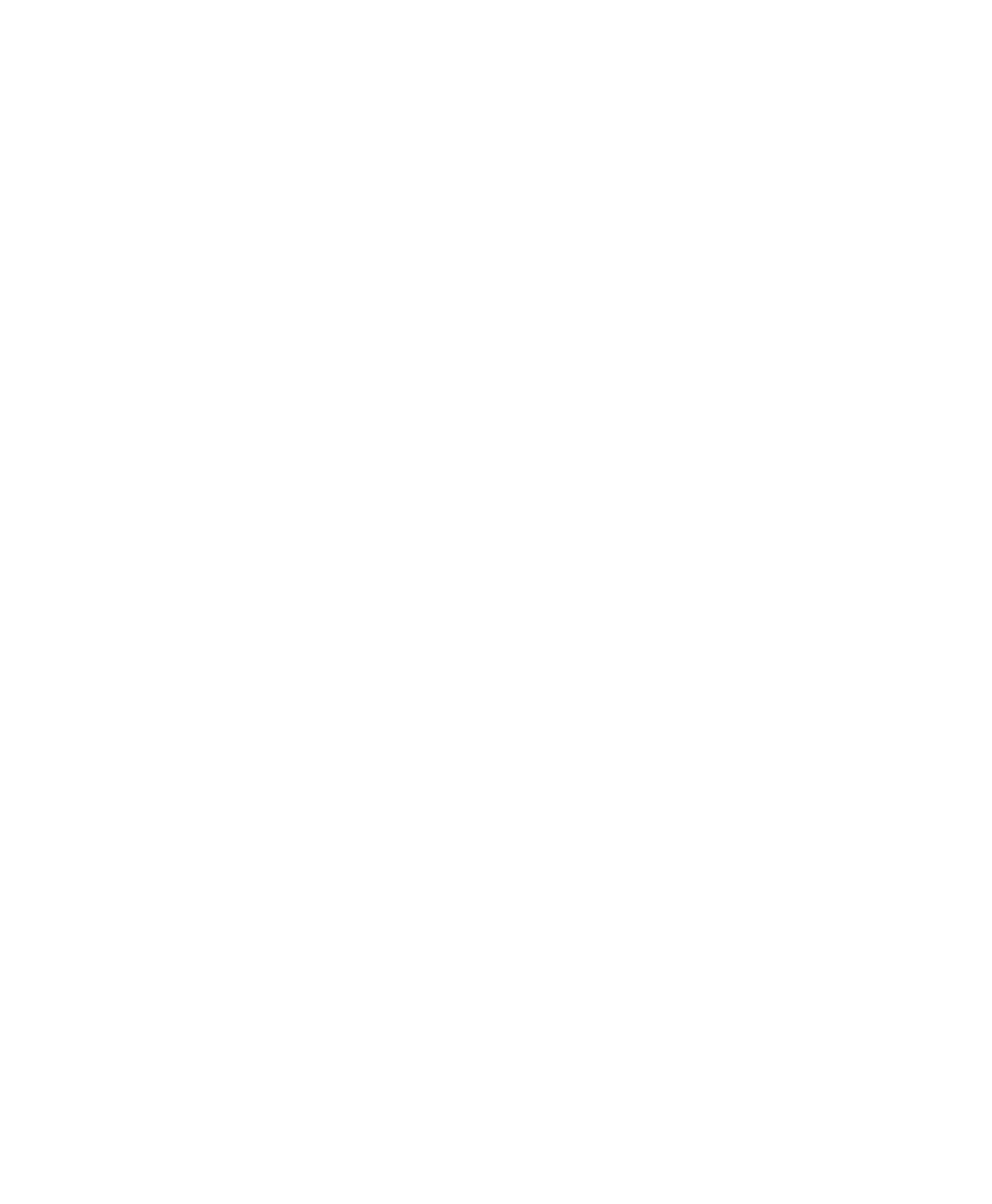#### **Sermon Notes**

**Application questions from today's sermon:** Think of the last time you asked for forgiveness. Was forgiveness granted in words as well as actions? Think of a time when someone asked you for forgiveness. How did you respond, and how did your response create either hardness or tenderness? **Questions to prepare for next week:** Text Luke 11:1 –4, 20. Q: Are any of the petitions related to missions? Q: How does one 'hallow' God's name?

#### **Children's Word Search**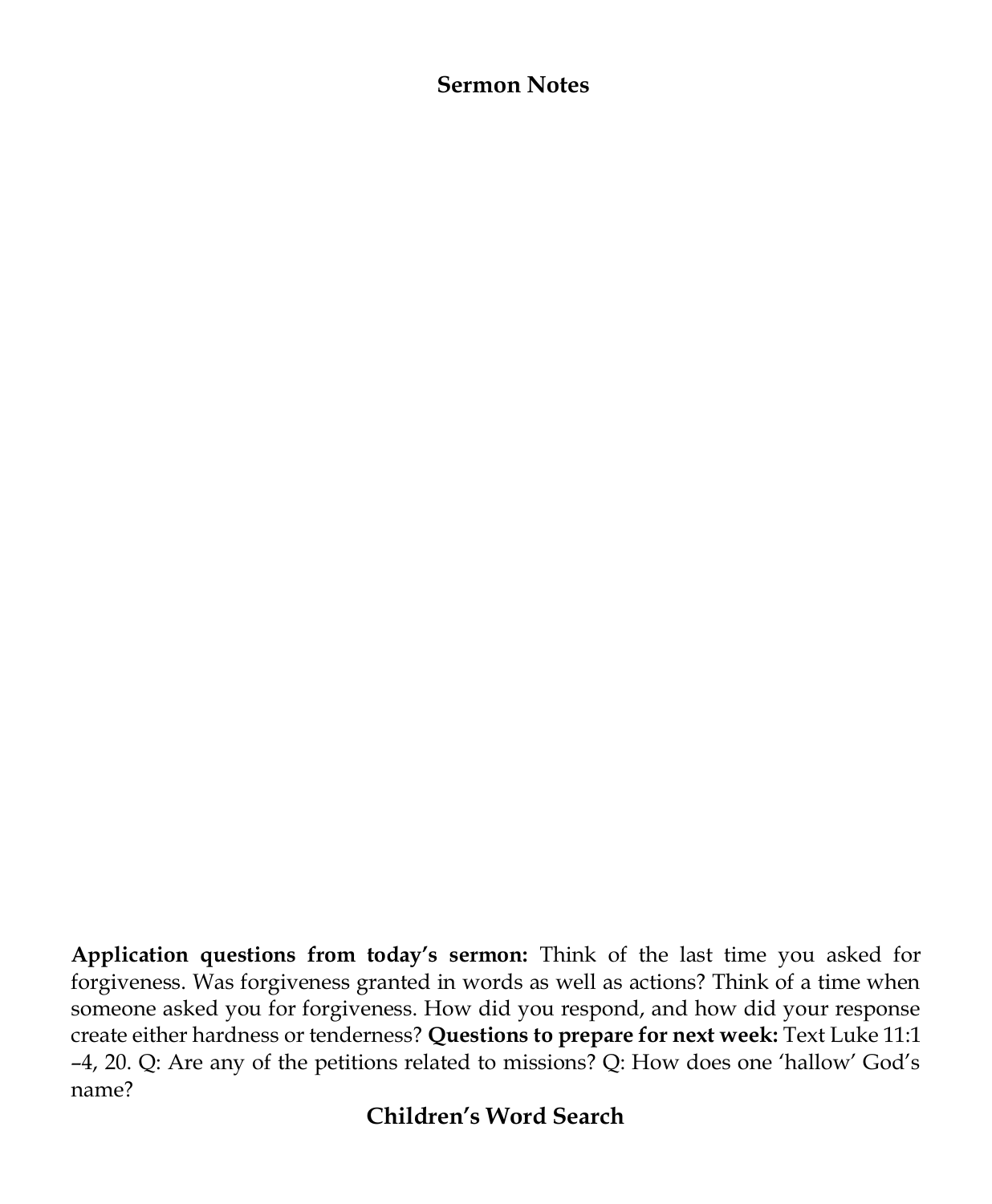Find the word in the puzzle. Words can go in any direction. Words can share letters as they cross over each other.

|    |       |      |         |     |   | F F X U I Q H G D S H P F S S |    |         |              |              |           |     |                                        |
|----|-------|------|---------|-----|---|-------------------------------|----|---------|--------------|--------------|-----------|-----|----------------------------------------|
| w  |       | E    |         |     |   | D Y O X T L X U R T K         |    |         |              |              |           | - N | Ephesians                              |
| P  | E     | v    | – V.    |     |   | NEYSIT                        |    | м       | $\mathbf{T}$ | к            | -Y.       | A   |                                        |
|    |       |      |         |     |   | S S N E I J T R U E D G       |    |         |              | N E          |           | T   | $\overline{Off}$<br>Old<br>Self<br>Put |
|    |       | KOSE |         |     |   | L G O M B Z A H A L S         |    |         |              |              |           |     |                                        |
|    |       |      |         |     |   | U T K I N D R L K E A T G Z E |    |         |              |              |           |     | New<br>Self<br>On<br>Put               |
| C. | N.    |      |         |     |   | X Y X C D O D G G E           |    |         |              | V.           | - Y       | H   |                                        |
|    |       |      |         |     |   | O N B E R E E D F R H O S F   |    |         |              |              |           | P   | Righteousness<br>True<br>Created       |
| w  | $F$ F |      |         |     |   | R T T J R W D E               |    |         | - U          |              | $F \perp$ | - F |                                        |
|    |       |      |         |     |   | Y A O A U O F F A N O S L A F |    |         |              |              |           |     | Share<br>Work<br>Honest                |
|    | D.    | E    |         |     |   | P K R O W Q H                 |    | W N F B |              |              |           | -R  |                                        |
|    |       |      |         |     |   | I R J W R I R Q R X S E G P M |    |         |              |              |           |     | Kind<br>Build<br>Up                    |
|    | R.    | W    | N K Z R |     |   | E J                           | F  |         | ς            | $\mathbf{H}$ |           | Ð   |                                        |
|    |       |      |         |     |   | F I J Q C D E G V N B S H O G |    |         |              |              |           |     | Tenderhearted<br>Forgive               |
|    | Е     |      | R.      | A E | H | R E                           | D. | N       | E.           |              | Е         | Ε   |                                        |

Summarize Ephesians 4:25-32 based on what you read from the scripture and what you heard Pastor Karl say in his sermon.

\_\_\_\_\_\_\_\_\_\_\_\_\_\_\_\_\_\_\_\_\_\_\_\_\_\_\_\_\_\_\_\_\_\_\_\_\_\_\_\_\_\_\_\_\_\_\_\_\_\_\_\_\_\_\_\_\_\_\_\_\_\_\_\_\_\_\_\_\_\_\_\_\_\_\_\_\_\_\_\_\_\_\_\_\_\_\_\_\_\_\_\_\_\_\_\_\_\_

\_\_\_\_\_\_\_\_\_\_\_\_\_\_\_\_\_\_\_\_\_\_\_\_\_\_\_\_\_\_\_\_\_\_\_\_\_\_\_\_\_\_\_\_\_\_\_\_\_\_\_\_\_\_\_\_\_\_\_\_\_\_\_\_\_\_\_\_\_\_\_\_\_\_\_\_\_\_\_\_\_\_\_\_\_\_\_\_\_\_\_\_\_\_\_\_\_\_\_

\_\_\_\_\_\_\_\_\_\_\_\_\_\_\_\_\_\_\_\_\_\_\_\_\_\_\_\_\_\_\_\_\_\_\_\_\_\_\_\_\_\_\_\_\_\_\_\_\_\_\_\_\_\_\_\_\_\_\_\_\_\_\_\_\_\_\_\_\_\_\_\_\_\_\_\_\_\_\_\_\_\_\_\_\_\_\_\_\_\_\_\_\_\_\_\_\_\_\_

#### **Announcements**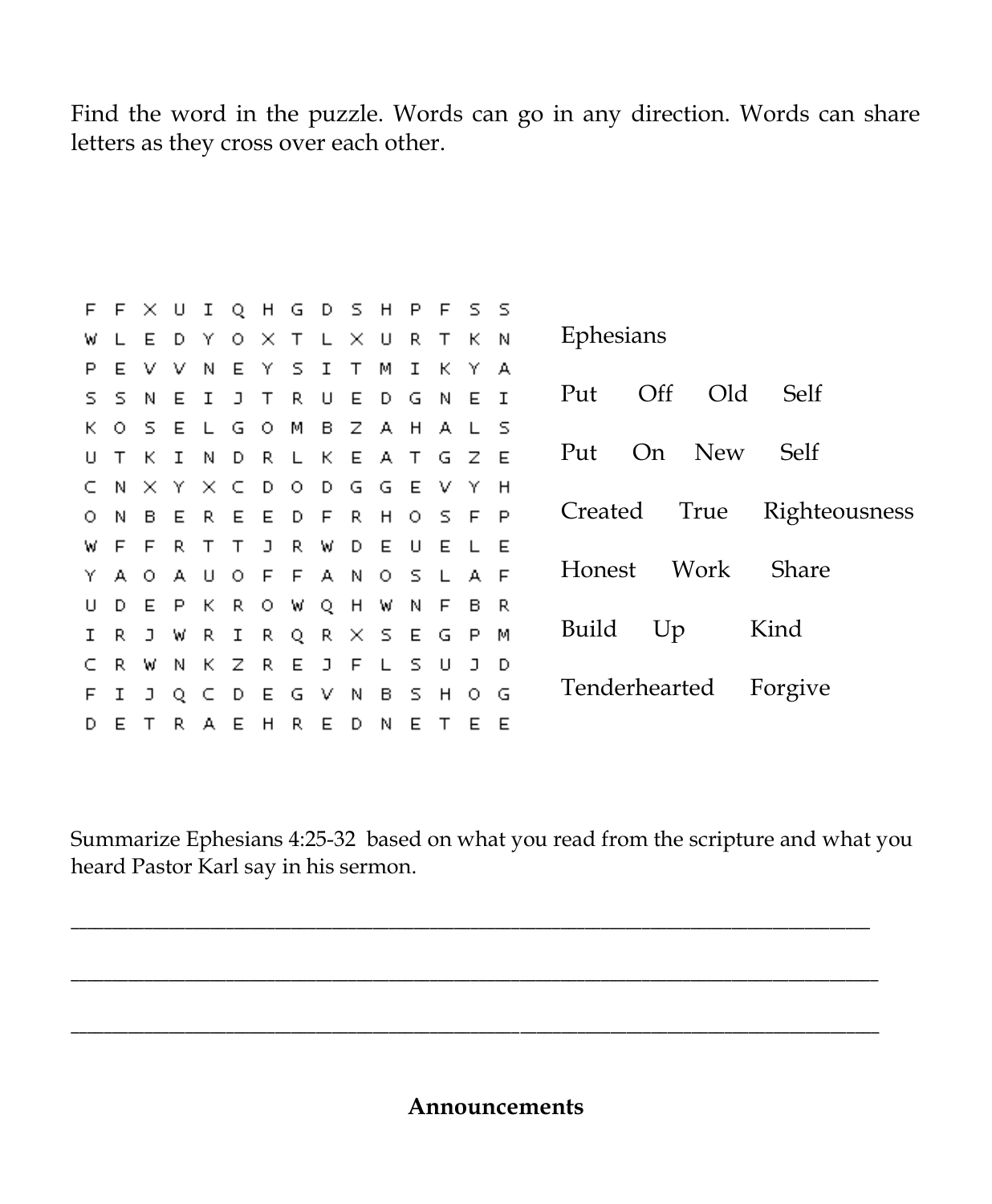**Wednesday Prayer Meeting:** Join us on Zoom for prayer at 7 :30 PM. Go to myGRPC for the link.

**Congregational Meeting, today:** The meeting will take place directly after the service to consider the recommendation of the Search Committee.

**Farewell for Mike Cook:** Join us today for a cake reception to thank Mike for his time at and service to Grace.

**Missionary Visit Next Sunday:** Rev. and Mrs. Hugh Wessel, our missionaries in France will be with us May 29<sup>th</sup>. Join us as Rev. Wessel shares about the ministry during Sunday School and preaches at worship.

**Vacation Bible School:** Zoomerang is a sanctity of life VBS in the land down under!. Volunteers of all ages are needed for the week of June 27 to July 1 from 9:30 to 12:15. Online registration for kids from age 4 through those completing fifth grade will be available soon! Contact Bonnie Warshaw for more information.

**Southwest Emergency Services:** The newest donation needs are Pasta and Hamburger Helper.

**Sunday Offering:** There will be no offering plate passed on Sunday. Please put Sunday offerings in the box on the front door of the church. Thank you.